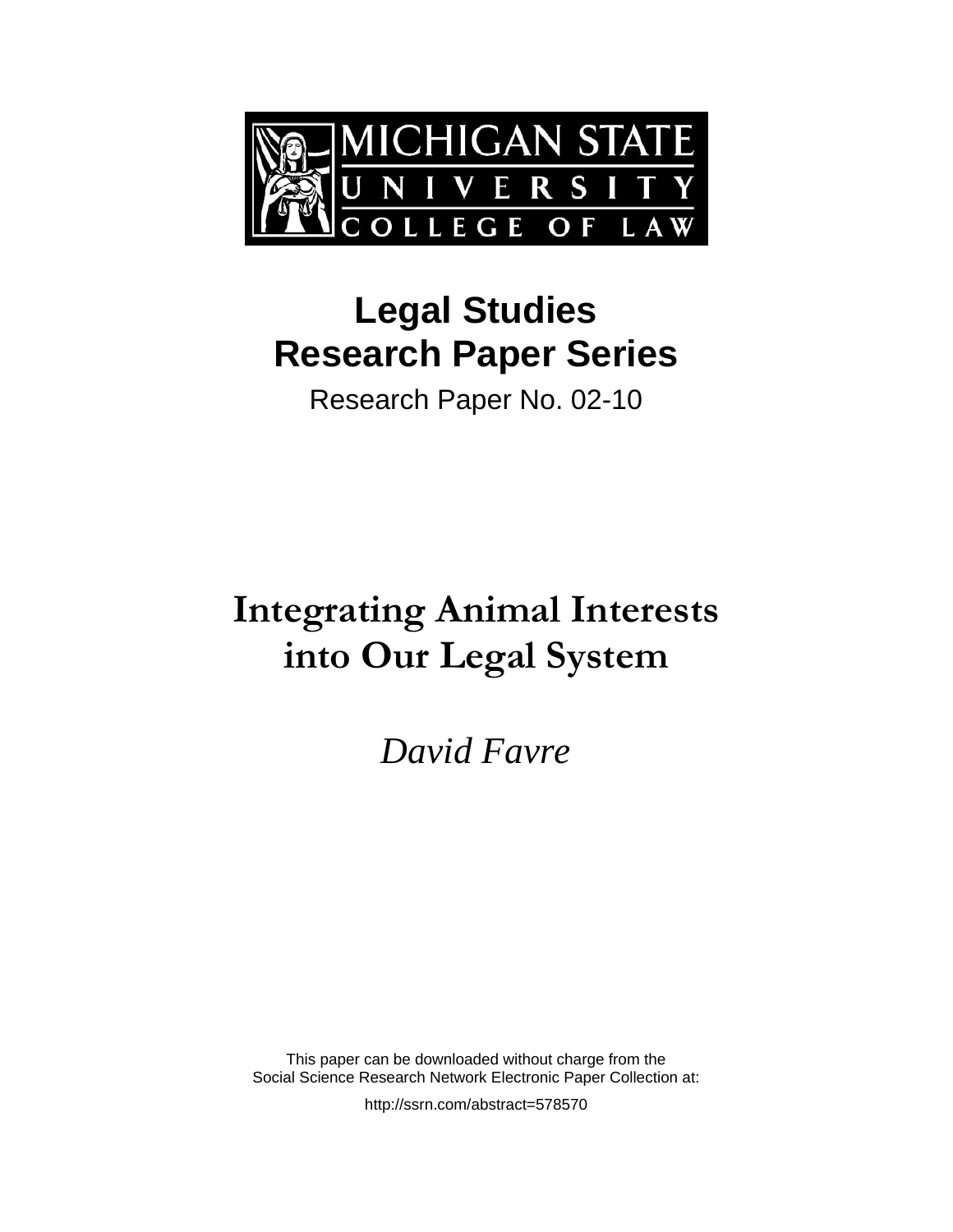## **INTEGRATING ANIMAL INTERESTS INTO OUR LEGAL SYSTEM**

## *David Favre\**

#### I. INTRODUCTION

In the summer of 1990, the first March for the Animals in Washington, D.C. ("March") took place. The first of its kind national event attracted thousands of people interested in animal issues. The March was from the back of the White House to the steps of the Capitol Building. As we moved down Pennsylvania Avenue the chant of the marchers was "What do we want?" "Animal rights!" "When do we want it?" "Now!"

The phrase "animal rights," as chanted by the crowd, refers to legal rights and not to moral or personal philosophy;<sup>1</sup> changing the conditions suffered by many animals requires that the legal system intervene when personal morals or ethics do not adequately protect animals from human abuse. However, because law is based upon the moral and ethical beliefs of the society adopting it, law is ethics by majority vote of elected officials.

The use of the term "rights" in that first March was not constructive. The general public overuses the term. It seems to generate a response of: "Here we go again—another wacky group wants something silly." A more appropriate term than "rights" is "interests," because it enhances mental clarity.<sup>2</sup> The legal system is about balancing the conflicting interests of society.<sup>3</sup> If the legal system consistently holds in a particular fact pattern for one set of individuals—as a summary of

 <sup>\*</sup> © David Favre, 2004. Professor of Law at Michigan State University, Detroit College of Law; J.D. College of William and Mary, 1973; B.A. University of Virginia, 1968; Creator and Editor of the Animal Legal and Historical Center; Chairperson of the Board of Directors for the Animal Legal Defense Fund; author of *Animal Law and Dog Behavior*, *International Environmental Law*, *Wildlife Law*, *International Trade in Endangered Species*, and *Wildlife: Cases, Law, and Policy*. This article is adapted from a speech presented at the 11th Annual Animal Law Conference at Lewis and Clark Law School (October 25, 2003).

<sup>&</sup>lt;sup>1</sup> The roots of the moral debate are centuries old, with Jeremy Bentham arguably one of the key figures in the debate. *See* JEREMY BENTHAM, A UTILITARIAN VIEW, IN ANIMAL RIGHTS AND HUMAN OBLIGATIONS, 25-26 (Tom Regan & Peter Singer eds., 2d ed., Prentice Hall 1989) (basing consideration for animals not on their linguistic or rational capacities, but on their capacity for suffering). This perspective was recently re-articulated by Professor Cass R. Sunstein in *The Rights of Animals*, 70 U. CHI. L. REV. 387 (2003). *See also* Martha C. Nussbaum, *Animal Rights: The Need for a Theoretical Basis*, 114 HARV. L. REV. 1506 (2001) (reviewing STEVEN M. WISE, RATTLING THE CAGE (Perseus Books 2000) (containing an overview of the various bases for legal claims regarding animals)).<br><sup>2</sup> See generally ROSCOE POUND, JURISPRUDENCE vol. III, 3-334 (West 1959).<br><sup>3</sup> Conflict among intere

societies; and competition between individuals and such groups, associations, or societies—all in the endeavor to satisfy human wants and desires. *Id.* at 17.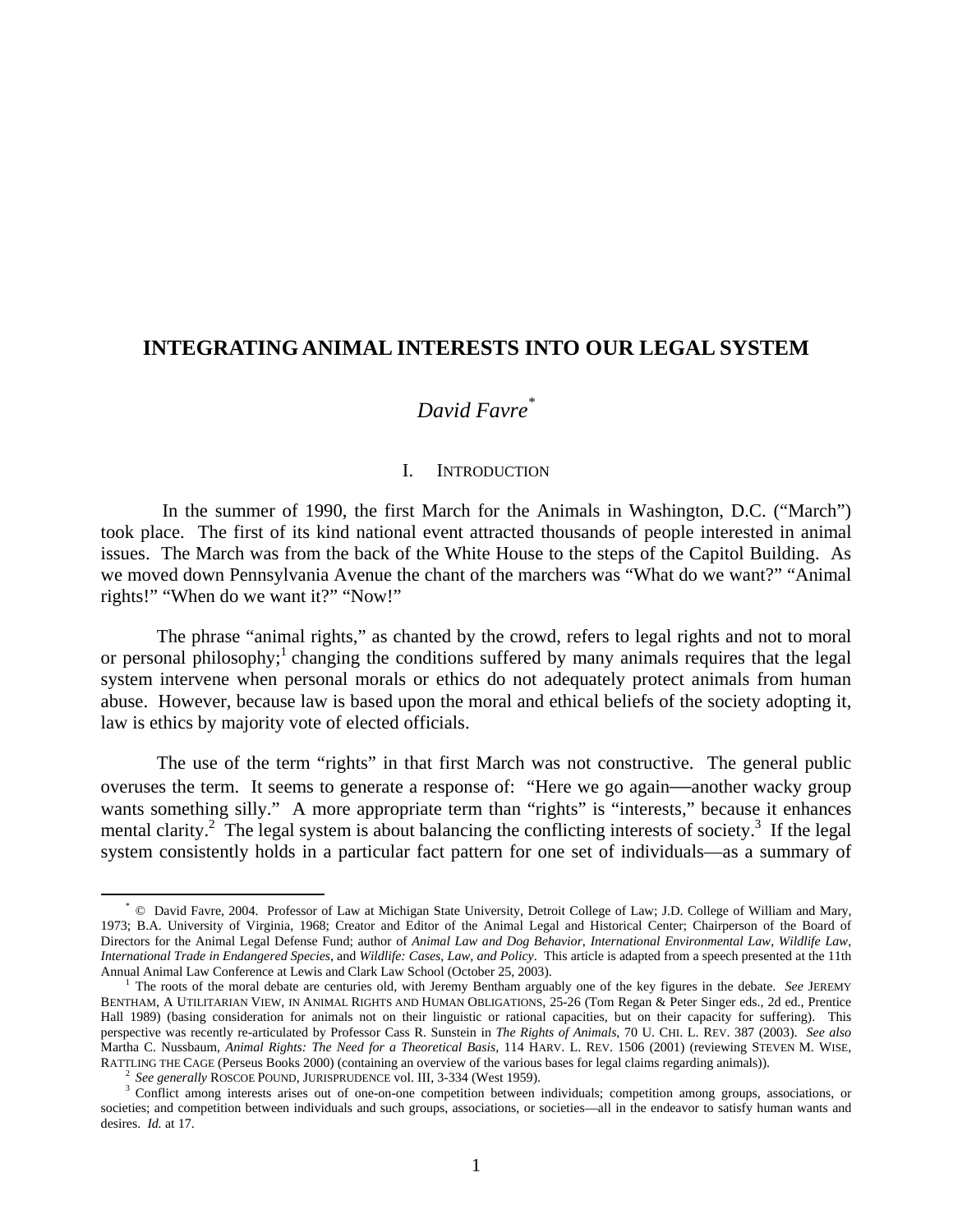expected outcomes—it can be said that these individuals possess legal rights. Legal rights are a judged outcome of the legal process. We must more closely focus on the input side of the legal process. If we can enhance the interests of animals within the legal system, their "rights" will come into existence in the natural course of events.

Another difficulty with the protestors' chant is the word "now." It has been over a decade since that march, and it is difficult to measure how much the law has progressed on behalf of animals. It is impossible to determine when "now" will occur; the word "now" seems idealistic and naive. The word chanted in Washington, D.C. referred not to the pace of real world change, but to an idealized world in which animal rights would suddenly materialize. While everyone has dreams, changes in the legal system occur not by dreaming, but rather by thoroughly understanding the system and how it can be changed by those concerned about a particular topic.

As suggested above, the legal system provides a mechanism for resolving disputes when the beliefs and interests of individuals or groups conflict. The development of the American antismoking laws provides an example of this process. From the 1920s into the 1960s, smoking cigarettes was accepted and even glamorized. It was socially and legally permissible to require non-smokers to breathe the smoke of others.<sup>4</sup> Over the past decade, American society has decided that it is ethically wrong and medically risky to expose non-smokers to second hand cigarette smoke.<sup>5</sup> As a result, increasingly restrictive laws, regulations, and policies now limit where a person can smoke in public.<sup>6</sup> Many smokers did not discriminate regarding who else had to breathe their smoke. As smokers were not changing their conduct, laws forced a change in behavior.

We have the same necessity with animal issues. Those individuals who care about animals make personal decisions based upon moral beliefs that take non-human interests into account. But there are many who are either ignorant of the issues or do not care that their actions impose pain and suffering upon animals. While education and enlightenment will change the conduct of some, only by altering the law can we force changes of behavior upon the unwilling. Then, many or most animals will receive the consideration that is due.

 <sup>4</sup> *See generally* CASSANDRA TATE, CIGARETTE WARS: THE TRIUMPH OF "THE LITTLE WHITE SLAVER" (Oxford U. Press 1999). In the author's experience, the most oppressive examples of passive smoke exposure were in airplanes on flights to Europe in the 1990s, before smoking on such trips was banned. Several times, the author could barely breathe by the time he arrived at his destination.

Not only are airplanes smoke free, but entire airport facilities are also non-smoking. Environmental Protection Agency, Indoor Air-Secondhand Smoke, What You Can Do About Secondhand Smoke as Parents, Decision-Makers, and Building Occupants, http://www.epa.gov/iaq/pubs/etsbro.html (last updated Sep. 25, 2003).

<sup>&</sup>lt;sup>6</sup> The current set of legal restrictions against passive cigarette smoking represents the most recent portion of a second wave of public opposition. Smoking as an accepted public activity began in World War I, when cigarettes were provided to soldiers. Smoking grew in acceptance in the twenties and thirties, with the boost of advertising and the decline of preaching by social reformers. At its peak in 1965, 42% of Americans smoked. In 1994, the number of smokers had declined to 25%. The primary hook for the second wave of smoking opposition is the medical effect of passive smoking on bystanders. *See* Tate, supra n. 4, at 3-10 (primarily focusing on the history of the first wave of organized opposition to smoking in the United States, through the 1920s). The second wave of opposition began with the 1964 report by the Surgeon General. The first responsive step by the legal system was to assure that individuals understood the risk of the behavior—thus, the warning requirement on cigarette packages. The second approach was the adoption of taxes, in the hope that increasing the cost of cigarettes would discourage users (this positive motivation has recently been confused with the states simply seeking more income and finding sin taxes politically easy to implement). A third legal approach was to ban the sale of cigarettes to the most susceptible individuals—minors. *See generally* REGULATING TOBACCO (Robert L. Rabin & Stephen D. Stigarman eds., Oxford U. Press 2001). The most recent approach has been to focus on passive cigarette smoke itself. By 1997, 49 states had restrictions on smoking in public places. PETER D. JACOBSON & JEFFREY WASSERMAN, TOBACCO CONTROL LAWS: IMPLEMENTATION AND ENFORCEMENT, 2-15 (Rand 1997) (discussing origins and strategies of the anti-smoking movement).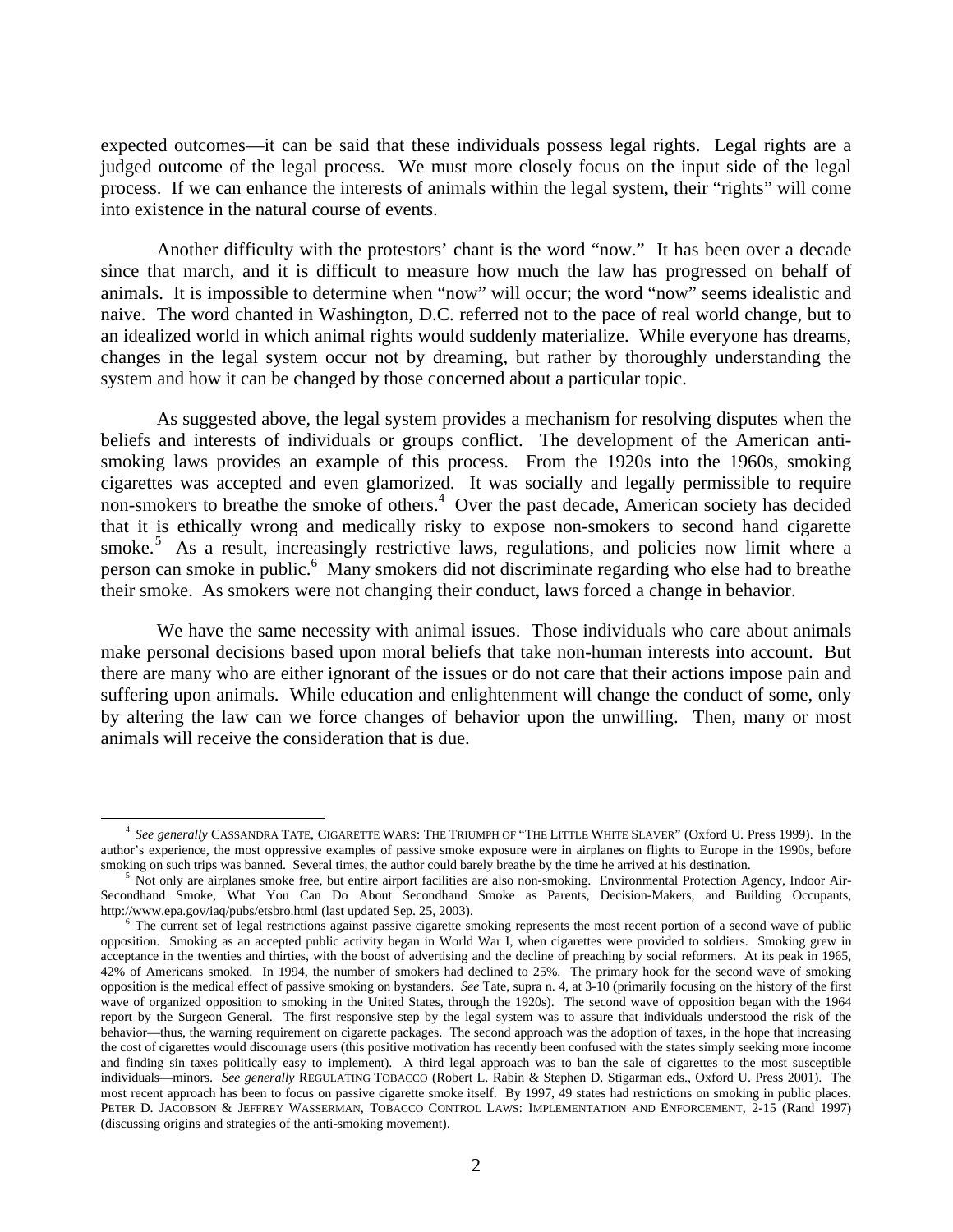#### II. HINDRANCE TO LEGAL CHANGE

Before jumping into specific recommendations for transforming the legal system, this article first addresses the process of change, or lack thereof, in our legal system. Why has "now" not arrived? What is hindering change within the legal system?

#### *A. Within the Animal Rights Movement*

This division stems from divergent visions and methodologies, as well as an unwillingness to compromise in the political arena or to join with others who do not hold the same purity of view. Human pride seems to be a major issue, hindering non-human animals from receiving the help that they need. Progressing toward a goal is not an immoral compromise simply because the advancement does not represent a full realization of a personal philosophy. It is the height of human arrogance to sacrifice the welfare of existing animals because the political system will not give complete and immediate satisfaction. In 2000, Congress passed the Chimpanzee Health Improvement, Maintenance, and Protection Act.<sup>7</sup> The issue before Congress was what should be done for or with the more than 1,000 chimpanzees who were part of the federal research system for many years, but are no longer needed. Congress opted to create retirement sanctuaries that are operated and supported partially by Congress and partially by non-profit organizations.<sup>8</sup> Though this provided positive alternatives for many chimpanzees, there was a significant split in the animal rights movement, with a number of groups opposing the legislation because it did not go far enough in that the requirement that chimpanzees be permanently retired was removed.<sup>9</sup>

Do we have to reach 100% agreement within the movement about the ultimate end point of legal change in order to take the next step? I hope not, because otherwise next steps will not happen. Animal rights activists lack a plan for advancing toward a better future in a systemic way. There must be focus on what should and can be accomplished in the next five years, as well as who can best accomplish it.

Many in the animal rights movement possess an incorrect understanding of property law. Progress will not be made if one's threshold engagement with the legal system is to demand that the property status of animals be eliminated.<sup>10</sup> It is highly unlikely that the elimination of property status will occur in the foreseeable future. To seek such abolition is unwise and unnecessary. It is unwise because the only outcome from the adoption of this view may be the elimination of domesticated animals altogether, which the author believes is a wrong in and of itself. It is unnecessary because property law can be transformed such that ownership is redefined as guardianship, allowing animals to receive the legal respect that they deserve.<sup>11</sup> It is an incorrect

 $\overline{7}$ 42 U.S.C. § 287a-3a (2000).

 $8$  *Id.* at § 287a-3a(e).

<sup>&</sup>lt;sup>9</sup> Two organizations who opposed the adoption of the Act as finally drafted were In Defense of Animals, Chimp Act Letter, http://www.idausa.org/alert/currentalerts/chimpactletter.html (accessed Mar. 2, 2004); and Friends of Animals, Act'ionline, Special Feature: Commentary and Action on the "Chimp Act"

A Primer on the "Chimp Act" http://www.friendsofanimals.org/action/spring2002/spring2002chimp.htm (accessed March 2, 2004).<br><sup>10</sup> Professor Gary Francione has long railed against the property status of animals and has state

change significantly until the property status of animals is eliminated. "Part of the confusion that plagues the modern animal protection movement is connected to the failure to realize that rights theory has at its core the rejection of the property status of animals." Gary Francione, Animal Rights Theory and Utilitarianism: Relative Normative Guidance, 3 ANIMAL L. 75, 100-01 (1997).<br><sup>11</sup> See generally David S. Favre, Equitable Self-Ownership for Animals, 50 DUKE L.J. 473 (2000) (proposing th

behalf of animals can be made by modifying the concept of property ownership; by dividing the concept of title into legal and equitable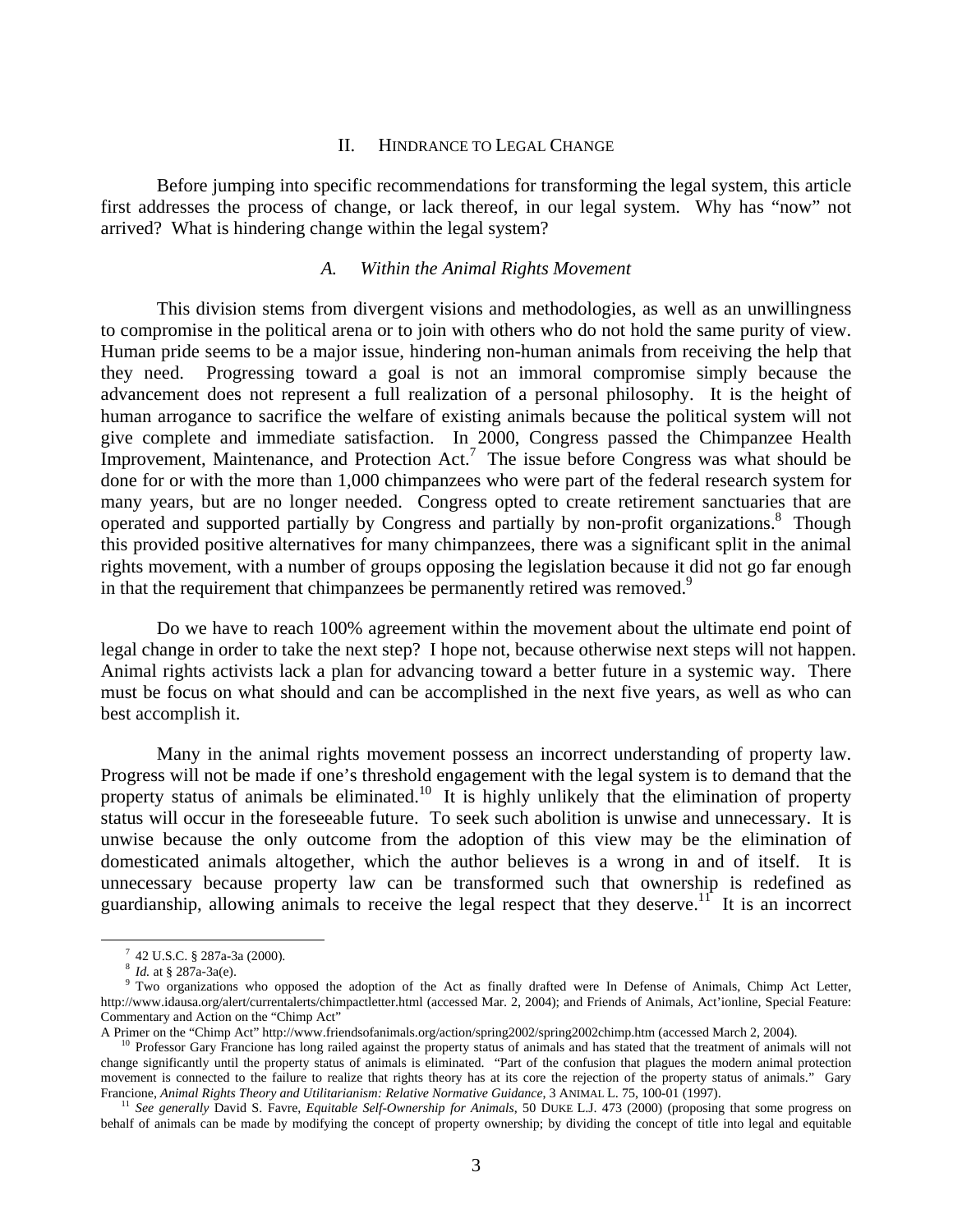legal analysis that the interests of animals cannot be accommodated within the legal system if they remain legal property. $12$ 

#### B. *Outside the Animal Rights Movement*

Traditional views and uses of animals are difficult to change within a large and complex society. As with racism, change sometimes comes only with the immergence of the next generation. This is an enormous barrier on a global basis. Where respect for human life does not exist in a society, respect for animal life is not even a shadow on the horizon.

In the past, most of what was done to animals was seen and thus judged by other humans.<sup>13</sup> The public would never support what happens to animals today, and for that reason, more and more animals are hidden away under conditions of which the public is not aware.<sup>14</sup> One of the key roles that the animal rights movement presently fills is overcoming this lack of information barrier.<sup>15</sup>

The political powers and financial resources of those who make money from the suffering of animals are overwhelming. This issue is vastly more important than it was 50 years ago. The impact of globalization is beyond the scope of this paper, but it continues to occur, whether we like it or not.<sup>16</sup> Corporations, with their money and political power, now span the globe. As a result, any use of animals in science or agriculture deemed objectionable here in the United States can be taken elsewhere. Animal activists must be aware that realizing change in the United States or European legal systems will be insufficient to protect animals in an increasingly globalized world.

Animal issues are never among the top three issues of the day in the media or on anyone's political agenda. It is virtually impossible to raise awareness of animal issues when war, terrorism, job losses, and access to the medical system are always given priority. Animals cannot vote or contribute to political campaigns, and it is unlikely that President George Bush will soon declare that "It is time that we do something for the animals."

#### III. CHANGES IN THE LEGAL SYSTEM

Assuming that the difficulties of obtaining legal change can be overcome, there are three possible focal points within the legal system where we can seek change: the executive branch, the legislative branch, and the judicial branch. Legal change can best be effectuated in the legislature or in the courts. The executive branch does have powers that can affect transformation for the benefit of animals; however, the legislature or the courts best accomplish substantial, lasting change.

categories and then awarding the equitable title to the animal, some degree of self-ownership can be allowed without destroying the acknowledged relationship between animal and human). 12 See infra III for further examination.

<sup>&</sup>lt;sup>13</sup> See generally MATTHEW SCULLY, DOMINION: THE POWER OF MAN, THE SUFFERING OF ANIMALS, AND THE CALL TO MERCY (St. Martin's Press 2002).<br><sup>14</sup> *Id.*<br><sup>15</sup> For examples of attempts by the animal rights movements to disseminate information on the issue of confinement agriculture, *see* Cem

Akin, The Serious Welfare Problems Associated With Housing Sows in Gestation Stalls and the Immediate Need for Implementation of Group Housing Systems, http://www.kfcruelty.com/cemsgestationreport.html (accessed Mar. 2, 2004); The Transformation of Animals Into Food: Institutionalized Cruelty: Factory Farms, http://www.veganoutreach.org/whyvegan/ani

<sup>&</sup>lt;sup>16</sup> See generally THOMAS FRIEDMAN, THE LEXUS AND THE OLIVE TREE (Farrar, Straus, & Giroux 1999) (discussing the process of globalization).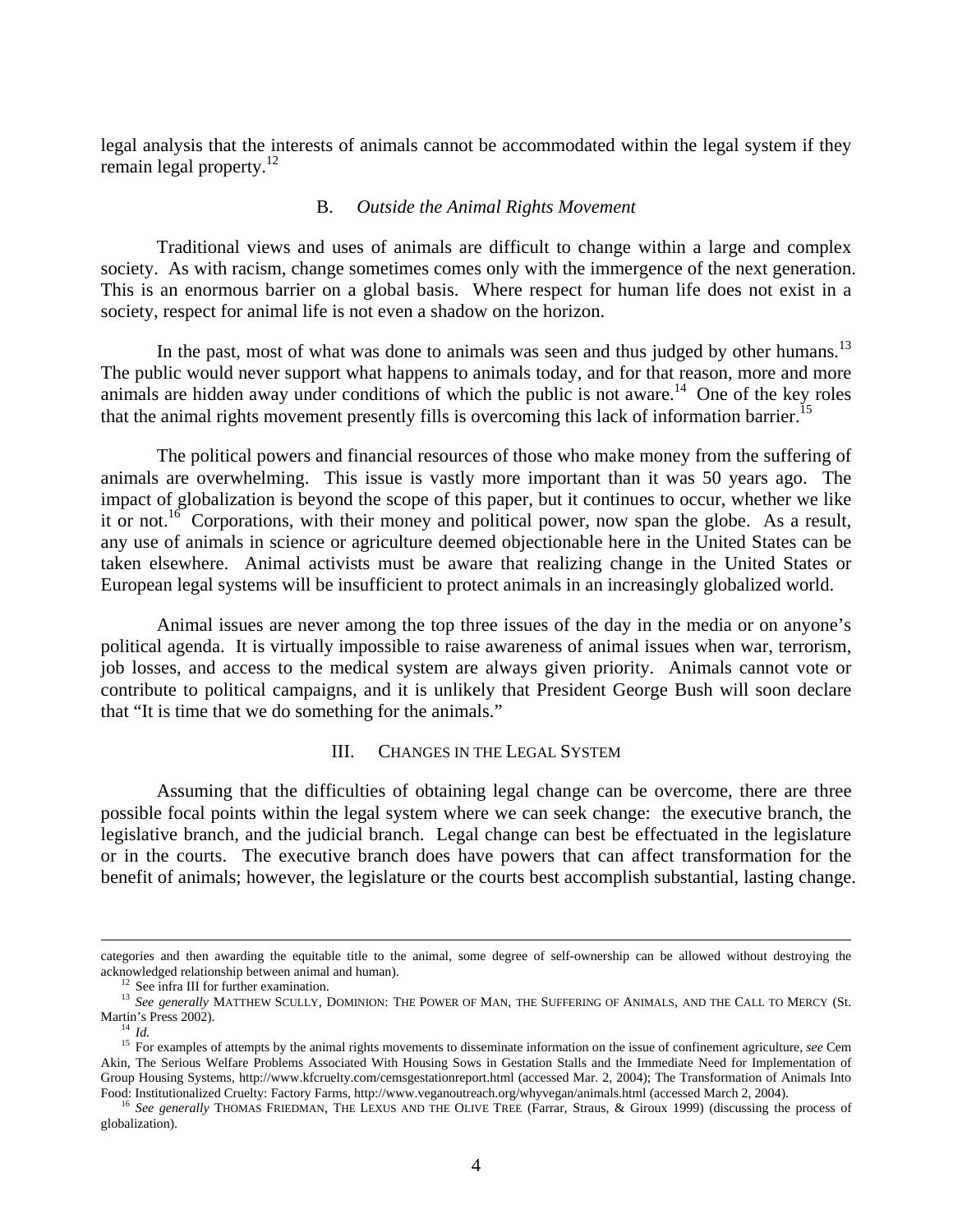### A. *Legislative Change*

In all likelihood, the federal level of government, with its constitutional basis, is a limited avenue for addressing animal welfare concerns. Animals can be addressed at this level as articles of commerce or as the subject of international treaties.<sup>17</sup> These contexts can be powerful hooks for beneficial action, and have supported the passage of the Endangered Species Act of 1973<sup>18</sup> and the Animal Welfare Act of  $1966$ .<sup>19</sup> However, it is not clear that animals could be deemed juristic persons within the scope of federal law. Animals may face the same issue as human slaves did in the *Dred Scott*<sup>20</sup> decision; animals do not have an acknowledged legal personality within the scope of the national constitution. Additionally, the current conservative political climate in Washington, D.C. is such that it is not wise to focus energy on animal legislation at the federal level until the climate changes.

Unlike Congress, states can and have created laws protecting the interests of animals.<sup>21</sup> Anti-cruelty laws, starting with Henry Bergh's New York law of 1867, have been specifically adopted in all states to prevent the infliction of cruelty upon animals.<sup>22</sup> There is no similar law that prohibits an owner of other types of property from harming that property. State legislatures acknowledged that animals can suffer, and society judged that they should not suffer unnecessarily. In *Stephens v. State*, the court found that "this statute is for the benefit of animals, as creatures capable of feeling and suffering, and it was intended to protect them from cruelty, without reference to their being property, or to the damages which might thereby be occasioned to their owners."<sup>23</sup> Though animal activists would argue that the line between necessary and unnecessary pain needs to be moved, this does not change the reality that our laws can and have addressed the issue of animal suffering even while animals remain property. Over the past decade, anti-cruelty laws have slowly evolved; their scope has been enhanced and many violations of the laws are now felonies rather than misdemeanors.<sup>24</sup> A major shortcoming of these criminal laws is that they require government action, through the prosecutor's office, and prosecutors, as individual humans, may or may not be motivated to act on behalf of animals.

The recent implementation of new trust law illustrates the flexibility of the state legal system. With the adoption of a new provision for the Uniform Trust Act of  $2000$ ,<sup>25</sup> many states approved a law that allows for pet trusts. These trusts can make a pet the beneficiary of a trust. Section 408 of the Act specifically sanctions the creation of a trust for the care of an animal, along with a court appointee to enforce the trust.<sup>26</sup> Parallel language has been used in the Uniform Probate Law.<sup>27</sup>

<sup>17</sup> *See e.g.* 16 U.S.C. 1531 *et seq.* (1973) (United States Endangered Species Act). 18 16 U.S.C. § 1538 (a)(1)(F) (1973 & Supp. 2000).

<sup>&</sup>lt;sup>19</sup> 7 U.S.C. § 2131 (1966).

<sup>&</sup>lt;sup>20</sup> Dred Scott v. Sandford, 60 U.S. 393 (1856) (holding that slave Scott could not sue for his freedom because he was not considered a

citizen).<br><sup>21</sup> See Wise, supra n. 1, at 89-118 (discussing what might convince a state common law judge to rule on behalf of animals).<br><sup>22</sup> See generally David Favre & Vivien Tsang, *The Development of Anti-Cruelty Laws Du* 

<sup>&</sup>lt;sup>24</sup> By the end of 2003, 41 states had legislated some form of felony provision in their anti-cruelty statutes. *See* Animal Legal Defense Fund, Felony States List, http://www.aldf.org/uploads/Felony Status List.pdf (June 20, 2003) (listing of states with and without felony animal abuse provisions). *See also* Pamela D. Frasch et al., *State Animal Anti-Cruelty Statutes: An Overview*, 5 ANIMAL L. 69 (1999) (survey of state anti-cruelty laws). <sup>25</sup> Unif. Trust Code 408, 4 U.L.A. 408 (2000) (amended 2001 and 2003).

<sup>&</sup>lt;sup>26</sup> Trust for Care of Animal: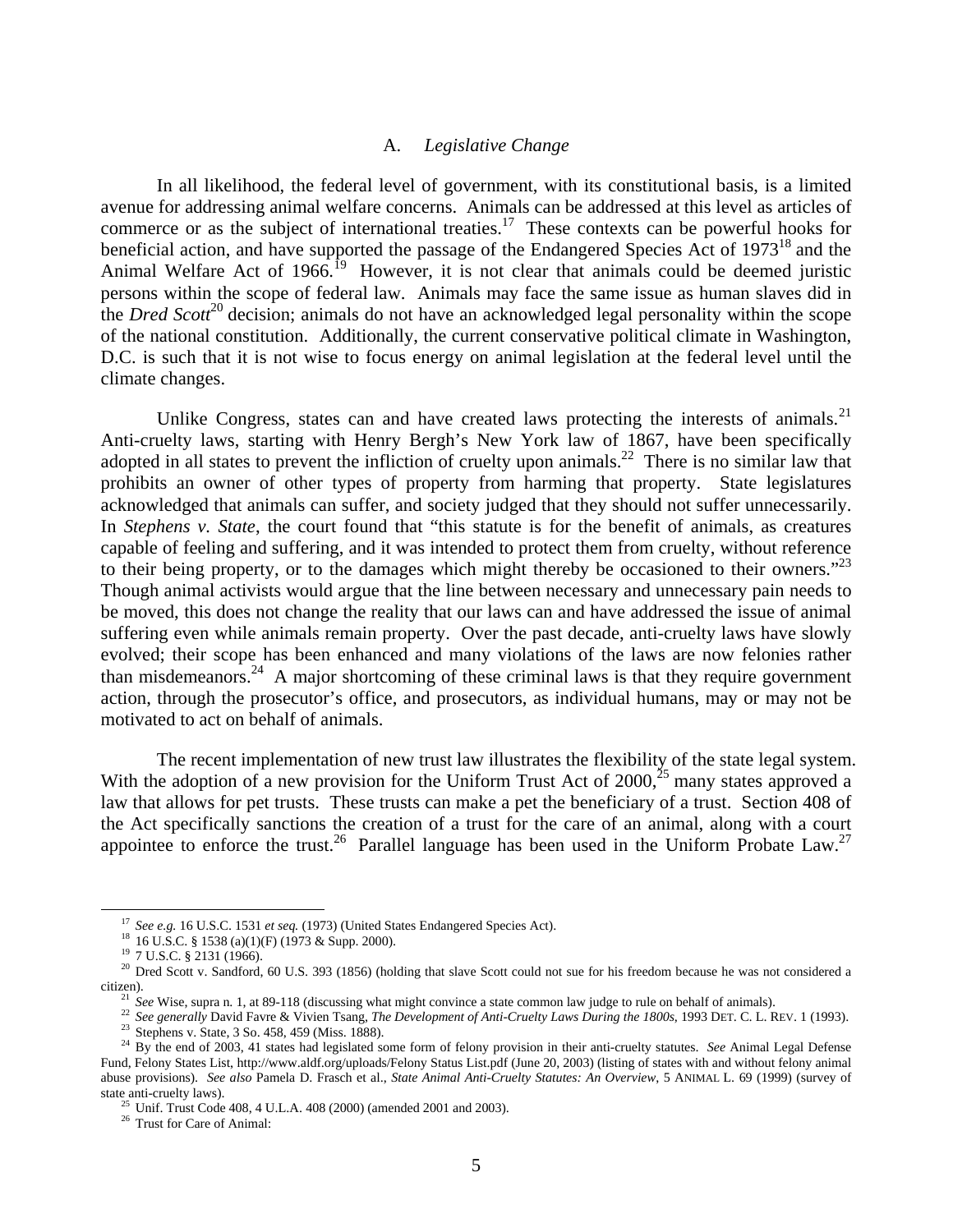While this law will not impact a large number of animals, and it does not alleviate suffering, this legislation does represent a conceptual breakthrough for the United States legal system. Animals have been granted legal personhood for purposes of trust enforcement. This fact demonstrates that there is no inherent limitation of the legal system of the states that limits the interests of animals, even though they are still considered property. For the narrow purpose of probate and trusts, animals are juristic persons with equal rights before the court.

At the state legislative level, the possibilities for furthering the interests of animals are wide open, but not many activists target this level because they think that a national program would be more advantageous. For the next decade, the building process for animal rights should be primarily focused at the state level. It is at the state level that the laws of property are molded. Three suggestions for subsequent steps in the state legislative arena include:

1. Modify divorce laws such that a judge decides issues relating to pets in the best interests of the animal and not on the basis of property ownership.<sup>28</sup>

2. Adopt laws that allow qualified individuals and organizations to bring criminal prosecutions for violations of state anti-cruelty laws.29

3. Clarify the law regarding pet adoption from a public or private agency such that the organization retains the ability to intervene on behalf of the animal. If the new owners/guardians do not fulfill their obligations toward the animal, the agency ought to be able to step in and correct the problem.

While these may seem modest goals given the present extent of animal suffering, building up the legal system in diverse situations will lay a firm foundation for future action. Articulating the interests of animals in the legal system will allow more formidable action in the future against vested economic interests like agriculture and science. A legal beachhead must be secured before activists can engage in the larger battles. A more positive future for animals will not be obtained by revolution, but by the evolution of the status of animals.

 <sup>(</sup>a) A trust may be created to provide for the care of an animal alive during the settlor's lifetime. The trust terminates upon the death of the animal or, if the trust was created to provide for the care of more than one animal alive during the settlor's lifetime, upon the death of the last surviving animal.

<sup>(</sup>b) A trust authorized by this section may be enforced by a person appointed in the terms of the trust or, if no person is so appointed, by a person appointed by the court. A person having an interest in the welfare of the animal may request the court to appoint a person to enforce the trust or to remove a person appointed.

*Id.* at 408.

<sup>&</sup>lt;sup>27</sup> Unif. Prob. Code 2-907 (1990) (revised 1993), as adopted by Arizona. Note also Arizona's version of the pet trust statute: A trust for the care of a designated domestic or pet animal is valid. The trust terminates when no living animal is covered by the trust. A governing instrument shall be liberally construed to bring the transfer within this subsection, to presume against the merely precatory or honorary nature of the disposition and to carry out the general intent of the transferor. Extrinsic evidence is admissible in determining the transferor's intent.

Ariz. Rev. Stat. Ann. 14-2907(B) (West 1994).<br><sup>28</sup> While there is considerable dispute about what legal test ought to be used in divorce custody proceedings, "the most common judicial determination, (whether formulated by a legislature or by an appellate court) continues to be the 'best interests test.'" LEGAL AND MENTAL HEALTH PERSPECTIVES ON CHILD CUSTODY LAW: A DESKBOOK FOR JUDGES, 22 (Robert Levy ed., West Group 1998); Mich. Comp. Laws Ann. 722.23 (West 1970) (an example of a state law listing criteria for implementing the "best interest of the child" standard).<br><sup>29</sup> Today, it is not unusual for larger humane societies with full-time investigators to int

police or sheriff departments. *See e.g.* Michigan Humane Society, http://www.mihumane.org/html/animalCops/index. HTML (accessed Mar. 10, 2004). A similar system should be implemented at the prosecution level, with attorneys who could substitute for prosecutors in anticruelty proceedings.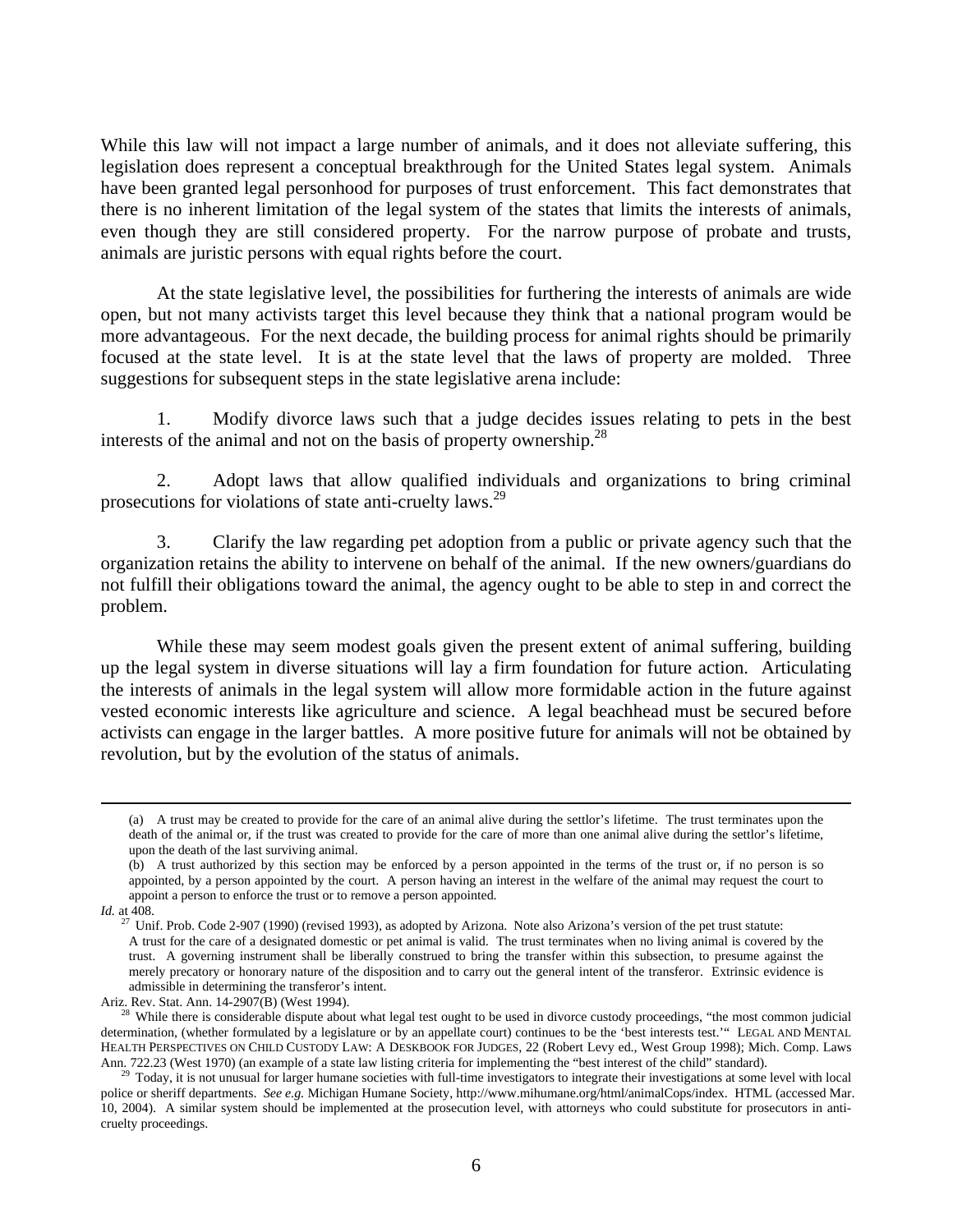#### B. *Legal Change through the Courts*

Courts possess limited power, but their opinions can set a tone. In the early 1970s, the federal courts supported a citizen-driven environmental law movement, allowing liberal access to the courts by citizens seeking to direct the government or to halt harmful projects.<sup>30</sup> It was a mere five years ago that activists experienced the first such judicial support for animal welfare issues. The District of Columbia Court of Appeals found that a particular individual had standing under the Animal Welfare Act to question the decisions of a federal agency.<sup>31</sup> Since then, a few similar cases have been allowed to proceed on the merits,  $32$  but because the United States Supreme Court has not yet considered the question, it cannot be considered settled as a matter of law. As with the power of state legislatures, state courts have the capacity to benefit animals. $33$ 

Again, activists must consider how they want the courts to proceed on behalf of animals. Animal interests, such as freedom from assault, should be asserted in the courts just as we assert human interests. While some seek a legal trump card, where animal interests will always win over the human interests, it is unlikely to occur in the foreseeable future. The first step is encouraging the courts to consider balancing the interests of humans with those of non-humans in more complex circumstances. When non-humans interests win more often than they do now, the number of victories will grow. If activists can argue animal interests, legal rights will follow.

### C. *A New Tort*

To further foster a new perspective regarding the interests of animals in the legal system, the author proposes the creation and recognition of a new legal tort to be used by animals against humans. Fundamental to the concept of a tort is the creation and existence of a duty obligating one being to take into account the interests of another. It is the role of the common law courts to determine whether a particular moral claim or interest asserted by a plaintiff will be accepted by a court, resulting in the imposition of a legal duty upon others to accommodate the newly affirmed interest. As moral perspectives change and society evolves, courts may find the existence of a duty where none existed before.  $34$ 

The asserted duty of this new tort is that humans must not interfere with the fundamental interests of an animal unless the individuals are asserting a more important, human interest. Under this cause of action, the plaintiff, an animal, must demonstrate the following elements:

1. An interest of fundamental importance to the plaintiff animal, and

2. interference with that fundamental interest or harm by the actions or inactions of the defendant, and

<sup>&</sup>lt;sup>30</sup> See National Resources Defense Council, Environmental Legislation: In Brief: History: E-law: What Started It All?, http://www.nrdc.org/legislation/helaw.asp (last updated May 5, 2000) (historical review of the roots of environmental law).<br><sup>31</sup> Animal Leg. Def. Fund v. Glickman, 154 F.3d 426, 432 (D.C. Cir. 1998).

<sup>32</sup> See Am. Socy. for Prevention of Cruelty to Animals. v. Ringling Bros. and Barnum & Bailey Circus, 317 F.3d 334, 335 (D.C. Cir. 2003) (ruling that plaintiff had standing arising out of his concern for the well-being of an elephant that he had seen abused while in the employment of the defendant, and therefore could bring an action under the Endangered Species Act to determine if defendant's actions "harmed" the elephant in violation of the Act).

<sup>33</sup> See generally Wise, supra n. 1 (fully developing this topic).<br><sup>34</sup> See David Favre, Conference, The Evolving Legal Status of Chimpanzees (Harvard Law School, September 30, 2002), in 9 ANIMAL L. 1, 31-40 (2003) (outlining the philosophical and legal underpinnings for this new tort).